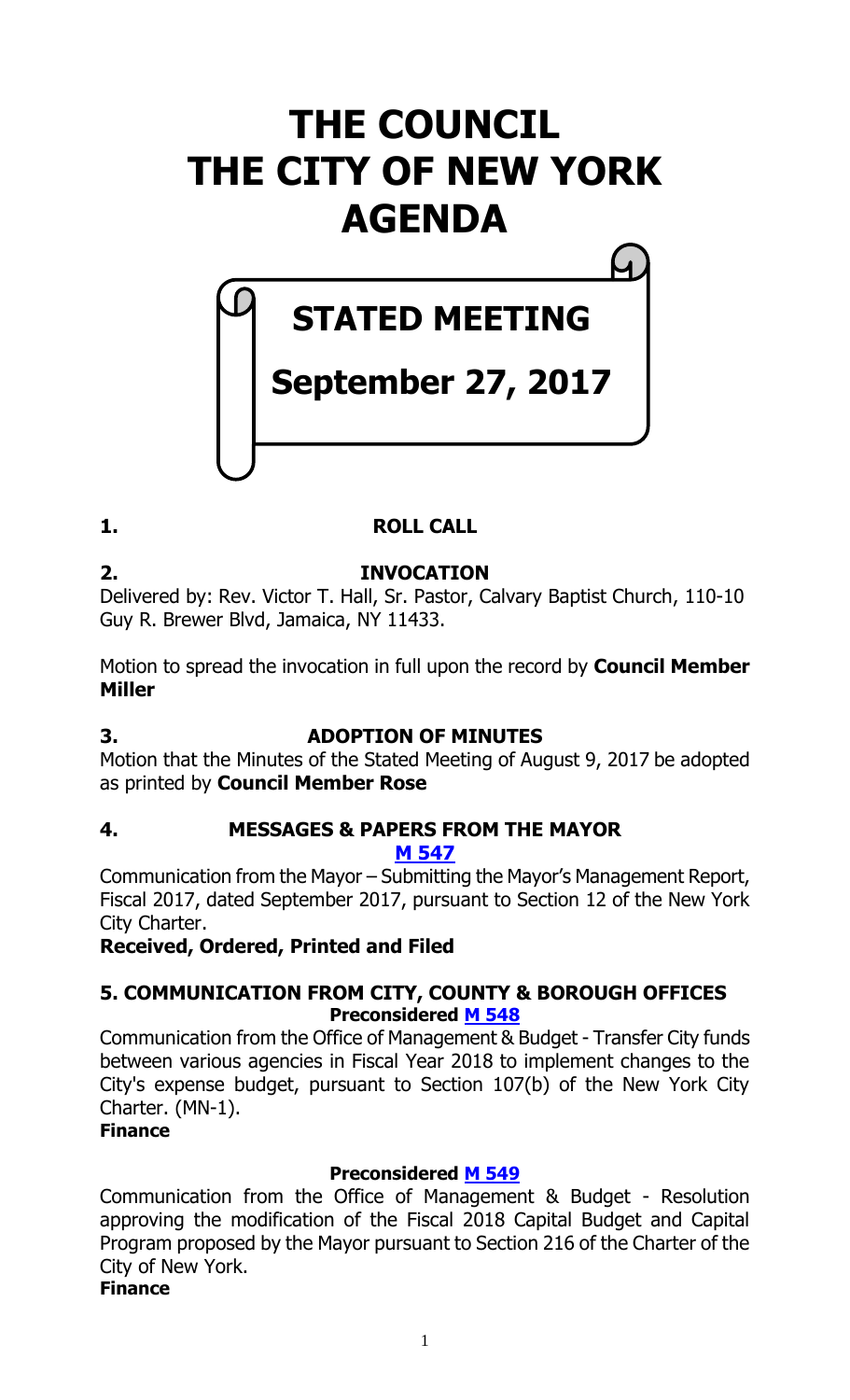# **6. PETITIONS & COMMUNICATIONS**

None

#### **7. LAND USE CALL-UPS M [550](http://legistar.council.nyc.gov/LegislationDetail.aspx?ID=3163965&GUID=3AA1F749-FFDB-4482-9FC2-505E1117AF31&Options=ID|Text|&Search=)**

By Council Member Rodriguez:

Pursuant to Rule 11.20(b) of the Council and §20-226 or §20-225 of the New York City Administrative Code, the Council resolves that the action of the Department of Consumer Affairs approving an unenclosed sidewalk café located at 200 Dyckman Street, Borough of Manhattan, Community Board 12, Application No. **20185034 TCM** shall be subject to review by the Council. **Coupled on Call-Up Vote**

# **M [551](http://legistar.council.nyc.gov/LegislationDetail.aspx?ID=3163966&GUID=4F9EFCAC-5C42-4AC6-944D-FAB57B67FE8B&Options=ID|Text|&Search=)**

By Council Member Rose:

Pursuant to Rule 11.20(c) of the Council Rules and Section 197-d(b)(3) of the New York City Charter, the Council hereby resolves that the actions of the City Planning Commission on Uniform Land Use Review Procedure applications nos**. C 160174 ZSR** and **C 150359 MMR** shall be subject to Council review. **Coupled on Call-Up Vote**

**Roll Call**

- **8. COMMUNICATION FROM THE SPEAKER**
- **9. DISCUSSION OF GENERAL ORDERS**
- **10. REPORT OF SPECIAL COMMITTEES**

None

#### **11. REPORTS OF STANDING COMMITTEES Report of the Committee on Consumer Affairs [Int 1539-A](http://legistar.council.nyc.gov/LegislationDetail.aspx?ID=3008983&GUID=C3212579-670A-4B52-975B-B572DDD65D20&Options=Advanced&Search=)**

An Amended Local Law to amend the administrative code of the city of New

York, in relation to the sale and financing of used automobiles by second-hand automobile dealers.

# **Amended and Coupled on GO**

# **[Int 1540-A](http://legistar.council.nyc.gov/LegislationDetail.aspx?ID=3008990&GUID=2C47856B-FAF1-468E-A45A-CA79FC432631&Options=Advanced&Search=)**

An Amended Local Law to amend the administrative code of the city of New York, in relation to requiring second-hand automobile dealers to post and distribute a bill of rights to consumers.

# **Amended and Coupled on GO**

#### **Report of the Committee on Contracts [Int 1292-A](http://legistar.council.nyc.gov/LegislationDetail.aspx?ID=2858175&GUID=4A2B57B3-9D50-4BF7-8446-692B04334FF5&Options=Advanced&Search=)**

An Amended Local Law to amend the New York city charter, in relation to the acceptance of electronic vouchers.

**Amended and Coupled on GO**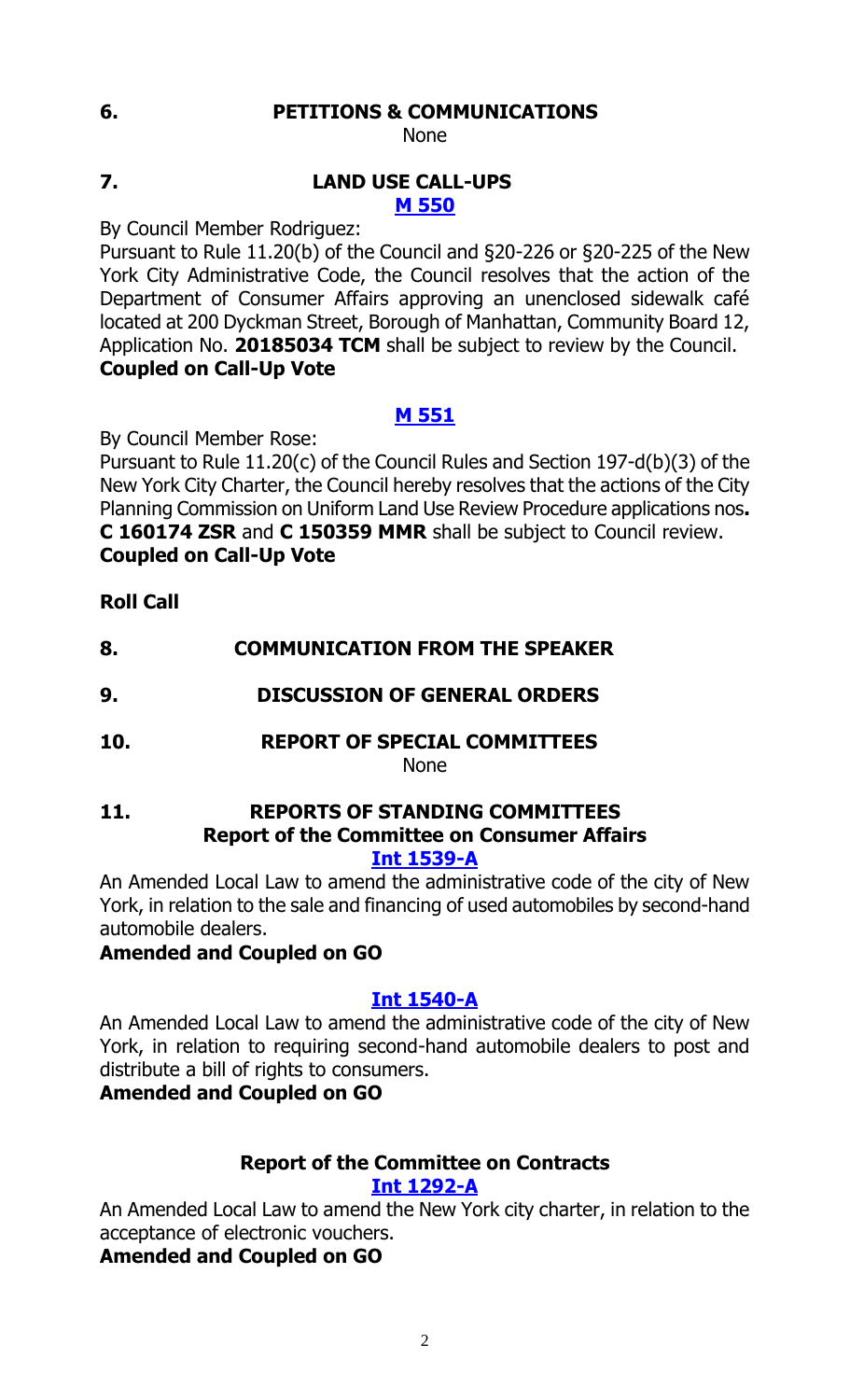#### **Report of the Committee on Finance [Res 1639](http://legistar.council.nyc.gov/LegislationDetail.aspx?ID=3145154&GUID=B88F6C1B-5CB9-4662-8201-D4A98AC52F7E&Options=ID|&Search=1639)**

Resolution concerning the increase in the annual expenditure for the Times Square, 34th Street, 82nd Street, Flatbush Avenue, Downtown-Lower Manhattan, Kings Highway, Church Avenue, East Mid-Manhattan, Fordham Road, DUMBO, and SoHo Business Improvement Districts, and the setting of the date, time and place for the hearing of the local law increasing the annual expenditure for such districts.

#### **Coupled on GO**

#### **Preconsidered [Res 1658](http://legistar.council.nyc.gov/LegislationDetail.aspx?ID=3145155&GUID=5031F9A8-85AD-4DFF-A40F-34355924E6DB&Options=ID|Text|&Search=)**

Resolution approving the new designation and changes in the designation of certain organizations to receive funding in the Expense Budget.

#### **Coupled on GO**

#### **Preconsidered [Res 1659](http://legistar.council.nyc.gov/LegislationDetail.aspx?ID=3163931&GUID=6FA04C24-3F90-439C-804E-7A29567A6825&Options=ID|Text|&Search=)**

Resolution approving the rescindment of a term and condition included in the Fiscal 2018 Expense Budget.

#### **Coupled on GO**

#### **Preconsidered [M 548](http://legistar.council.nyc.gov/LegislationDetail.aspx?ID=3163907&GUID=E2A97312-BA53-4A59-A933-91B46BF9BD74&Options=ID|Text|&Search=) & [Res 1661](http://legistar.council.nyc.gov/LegislationDetail.aspx?ID=3164110&GUID=CB17BBC8-643F-4E5F-B233-3D7DF900F1A6&Options=ID|Text|&Search=)**

Communication from the Office of Management & Budget - Transfer City funds between various agencies in Fiscal Year 2018 to implement changes to the City's expense budget, pursuant to Section 107(b) of the New York City Charter. (MN-1). **Coupled on GO**

#### **Preconsidered [M 549](http://legistar.council.nyc.gov/LegislationDetail.aspx?ID=3163908&GUID=483F8DC7-5ACC-4060-AFC7-773C25382E86&Options=ID|Text|&Search=) & [Res 1662](http://legistar.council.nyc.gov/LegislationDetail.aspx?ID=3164111&GUID=17DD823D-DA04-4D82-A18E-1D340F99558B&Options=ID|Text|&Search=)**

Communication from the Office of Management & Budget - Resolution approving the modification of the Fiscal 2018 Capital Budget and Capital Program proposed by the Mayor pursuant to Section 216 of the Charter of the City of New York. **Coupled on GO**

### **Preconsidered [L.U. 754](http://legistar.council.nyc.gov/LegislationDetail.aspx?ID=3157809&GUID=71371A22-F5E8-48E6-ACE5-54553C1161C1&Options=ID|Text|&Search=0754) & [Res 1663](http://legistar.council.nyc.gov/LegislationDetail.aspx?ID=3164109&GUID=D92105D4-F057-4F46-B29E-2FE630AFA160&Options=ID|Text|&Search=)**

Noonan Plaza, Block 2518, Lot 1; Bronx, Community Board No. 4, Council District No. 16.

### **Coupled on GO**

# **Report of the Committee on Health**

#### **[Int 139-C](http://legistar.council.nyc.gov/LegislationDetail.aspx?ID=1681027&GUID=CA7FCECC-AD77-46A5-84BE-FB1E16818D64&Options=Advanced&Search=)**

An Amended Local Law to amend the administrative code of the city of New York, in relation to the regulation of non-tobacco smoking products, and to amend the fire code of the city of New York, and the New York city mechanical code, in relation to the operation of non-tobacco hookah establishments.

#### **Amended and Coupled on GO**

#### **[Int 1075-A](http://legistar.council.nyc.gov/LegislationDetail.aspx?ID=2564373&GUID=790B4883-800D-4CE5-8C39-C8FDDE07E300&Options=Advanced&Search=)**

An Amended Local Law to amend the administrative code of the city of New York, in relation to requiring signage warning of the health risks associated with smoking shisha.

#### **Amended and Coupled on GO**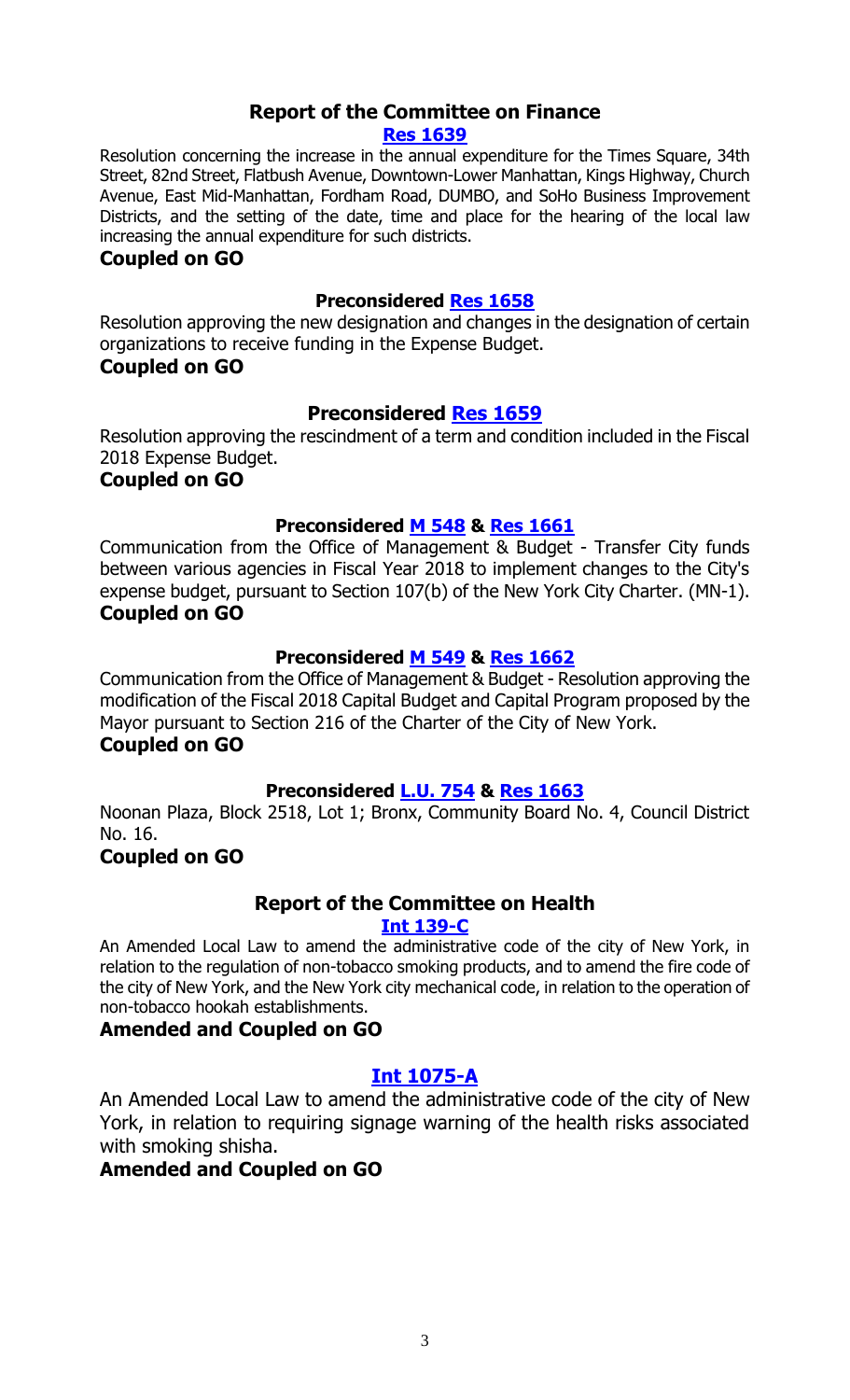#### **[Int 1076-A](http://legistar.council.nyc.gov/LegislationDetail.aspx?ID=2564372&GUID=C2A12981-0597-4C17-9B1F-9E3F2EF0EB6F&Options=Advanced&Search=)**

An Amended Local Law to amend the administrative code of the city of New York, in relation to prohibiting the sale of non-tobacco smoking products to minors and young adults, and to repeal subdivision f of section 17-713 and section 17-714 of the administrative code of the city of New York, relating to the sale of herbal cigarettes to individuals under eighteen years of age.

## **Amended and Coupled on GO**

# **Report of the Committee on Housing and Buildings [Int 934-A](http://legistar.council.nyc.gov/LegislationDetail.aspx?ID=2473914&GUID=FCC8DE15-1365-40A5-B8AE-E4E9013A72B9&Options=Advanced&Search=)**

An Amended Local Law to amend the administrative code of the city of New York, in relation to the creation of a real time enforcement unit in the department of buildings.

# **Amended and Coupled on GO**

### **[Int 1359-A](http://legistar.council.nyc.gov/LegislationDetail.aspx?ID=2884342&GUID=980FD4A4-1283-4809-90A7-B079D26E0516&Options=Advanced&Search=)**

An Amended Local Law to amend the administrative code of the city of New York, in relation to auditing buildings for compliance with the affordability requirements of the 421-a tax exemption program.

### **Amended and Coupled on GO**

### **[Int 1366-A](http://legistar.council.nyc.gov/LegislationDetail.aspx?ID=2884341&GUID=8ADAD6DB-AE5B-4D7D-9AAB-61D108D968FC&Options=Advanced&Search=)**

An Amended Local Law to amend the administrative code of the city of New York, in relation to auditing buildings for compliance with the rent registration requirements of the 421-a tax exemption program.

# **Amended and Coupled on GO**

### **[Int 1447-C](http://legistar.council.nyc.gov/LegislationDetail.aspx?ID=2939936&GUID=158EF0D3-4D99-4A33-8B16-55A67B1EDA18&Options=Advanced&Search=)**

An Amended Local Law to amend the administrative code of the city of New York and the New York city building code, in relation to construction site safety training and repealing section 3310.10.2 of the New York city building code.

### **Amended and Coupled on GO**

#### **Report of the Committee on Land Use [L.U. 738](http://legistar.council.nyc.gov/LegislationDetail.aspx?ID=3123743&GUID=E1AAB159-356C-4F3E-B34B-B9EE188F7389&Options=ID|&Search=) & Res [1664](http://legistar.council.nyc.gov/LegislationDetail.aspx?ID=3163357&GUID=28676218-35AB-4473-B847-5DB36AFFC7D4&Options=ID|&Search=)**

Application No. **20185040 HAK** submitted by the Department of Housing Preservation and Development pursuant to Article XI of the Private Housing Finance Law for approval of a new real property tax exemption for property located at Block 5063, Lot 58, Borough of Brooklyn, Community Board 14, Council District 40.

### **Coupled on GO**

# **[L.U. 739](http://legistar.council.nyc.gov/LegislationDetail.aspx?ID=3123749&GUID=4B17A616-85DB-411E-94DA-792F33E924F0&Options=ID|&Search=) & Res [1665](http://legistar.council.nyc.gov/LegislationDetail.aspx?ID=3163358&GUID=C70BDEBD-7E12-4D90-AAF2-0B5ADF7A19FA&Options=ID|&Search=)**

Application No. **20185042 HAQ** submitted by the Department of Housing Preservation and Development pursuant to Article XI of the Private Housing Finance Law for approval of a new real property tax exemption for four properties located in the Borough of Queens, Community Districts 12 and 13, Council District 27.

### **Coupled on GO**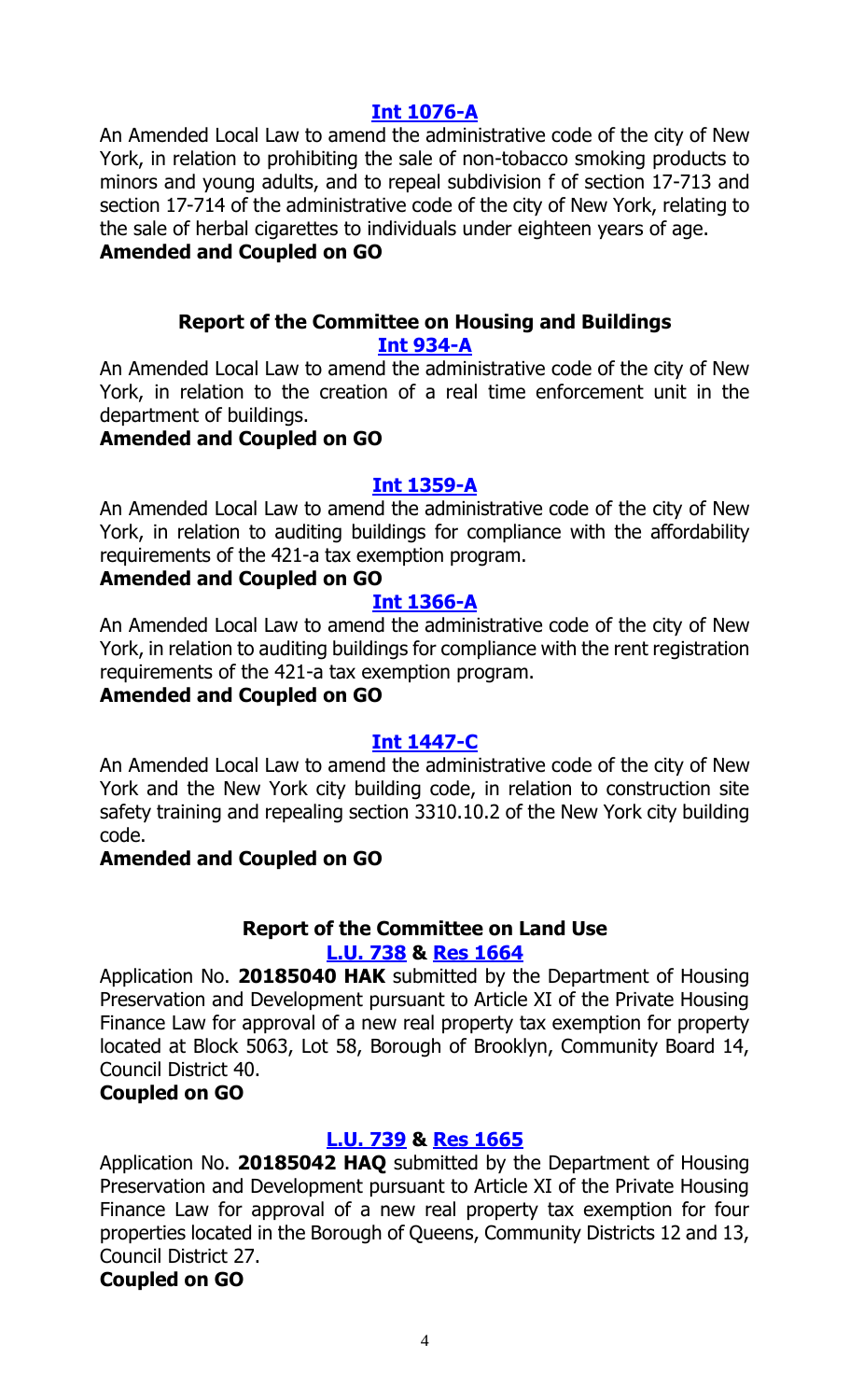#### **[L.U. 740](http://legistar.council.nyc.gov/LegislationDetail.aspx?ID=3123750&GUID=5E58F29F-CEEB-49B7-BA8F-F9DCACB4734C&Options=ID|&Search=) & Res [1666](http://legistar.council.nyc.gov/LegislationDetail.aspx?ID=3163387&GUID=F6C1D799-C0A6-496E-A3B8-3896F11B9490&Options=ID|&Search=)**

Application No. **20185043 HAQ** submitted by the Department of Housing Preservation and Development pursuant to Article XI of the Private Housing Finance Law for approval of a new real property tax exemption for eighteen properties located in the Borough of Queens, Community Boards 10 and 12, Council District 28.

#### **Coupled on GO**

#### **[L.U. 741](http://legistar.council.nyc.gov/LegislationDetail.aspx?ID=3123751&GUID=6C7B7445-4CAD-41F8-BB2B-DD63160B8B7D&Options=ID|&Search=) & Res [1667](http://legistar.council.nyc.gov/LegislationDetail.aspx?ID=3163388&GUID=CD0A25D1-B9DA-4575-BA28-0228391051E8&Options=ID|&Search=)**

Application No. **20185044 HAQ** submitted by the Department of Housing Preservation and Development pursuant to Article XI of the Private Housing Finance Law for approval of a new real property tax exemption for property located at Block 11479, Lot 29, Borough of Queens, Community Board 10, Council District 32.

#### **Coupled on GO**

#### **[L.U. 742](http://legistar.council.nyc.gov/LegislationDetail.aspx?ID=3123752&GUID=ECFD91C6-0FB8-4BEE-946A-26A6995ED7B0&Options=ID|&Search=) & Res [1668](http://legistar.council.nyc.gov/LegislationDetail.aspx?ID=3163389&GUID=73567238-3097-44CD-86B3-2F5651AC0B05&Options=ID|&Search=)**

Application No. **20185048 HAK** submitted by the Department of Housing Preservation and Development pursuant to Article XI of the Private Housing Finance Law for approval of a new real property tax exemption for property located at Block 1788, Lot 53, Borough of Brooklyn, Community Board 3, Council District 36.

#### **Coupled on GO**

#### **[L.U. 751](http://legistar.council.nyc.gov/LegislationDetail.aspx?ID=3147860&GUID=F5E79DFB-4EFC-4661-B25D-882AF118427A&Options=ID|&Search=) & Res [1669](http://legistar.council.nyc.gov/LegislationDetail.aspx?ID=3163356&GUID=D02EBDEC-5499-4D7C-B77B-430573BFFAAD&Options=ID|&Search=)**

Application No. **C 170382 ZSM** submitted by Broome Property Owner JV, LLC pursuant to Sections 197-c and 201 of the New York City Charter for the grant of a special permit pursuant to Section 13-45 and Section 13-451 of the Zoning Resolution to allow an automated accessory parking garage with a maximum capacity of 42 spaces in portions of a proposed mixed use building on property located at 100 Varick Street (Block 477, Lots 35, 42, 44, 46, 71-76 and 1001-1005), within the Special Hudson Square District, Borough of Manhattan, Community District 2, Council District 3. This application is subject to review and action by the Land Use Committee only if appealed to the Council pursuant to Charter Section 197-d(b)(2) or called up by vote of the Council pursuant to Charter Section 197-d(b)(3).

#### **Coupled on GO**

### **Preconsidered [L.U.](http://legistar.council.nyc.gov/LegislationDetail.aspx?ID=3159157&GUID=0DCA3DF6-CE02-44D1-BDB8-C178953DC0DD&Options=ID|&Search=) 756 & Res [1670](http://legistar.council.nyc.gov/LegislationDetail.aspx?ID=3163390&GUID=92459B5B-9B5D-4C99-A939-71A4EF11EBF7&Options=ID|&Search=)**

Application No. **20185065 HAM** submitted by the New York City Department of Housing Preservation and Development pursuant to Article 16 of the General Municipal Law for approval of an amendment to a previously approved real property tax exemption extending the period from 10 years to 20 years for property located at Block 1749, Lot 61, Block 1750, Lots 57 and 58, Block 1751, Lot 50, Block 1644, Lot 65, Block 1785, Lot 8, Block 1783, Lots 10 and 109, Block 1796, Lots 21 and 41, Block 1806, Lots 37 and 111, Block 1807, Lot 113, and Block 1796, Lot 4 (the "Exemption Area") in Community Districts 8 and 9, Borough of Manhattan, Council District 11.

#### **Coupled on GO**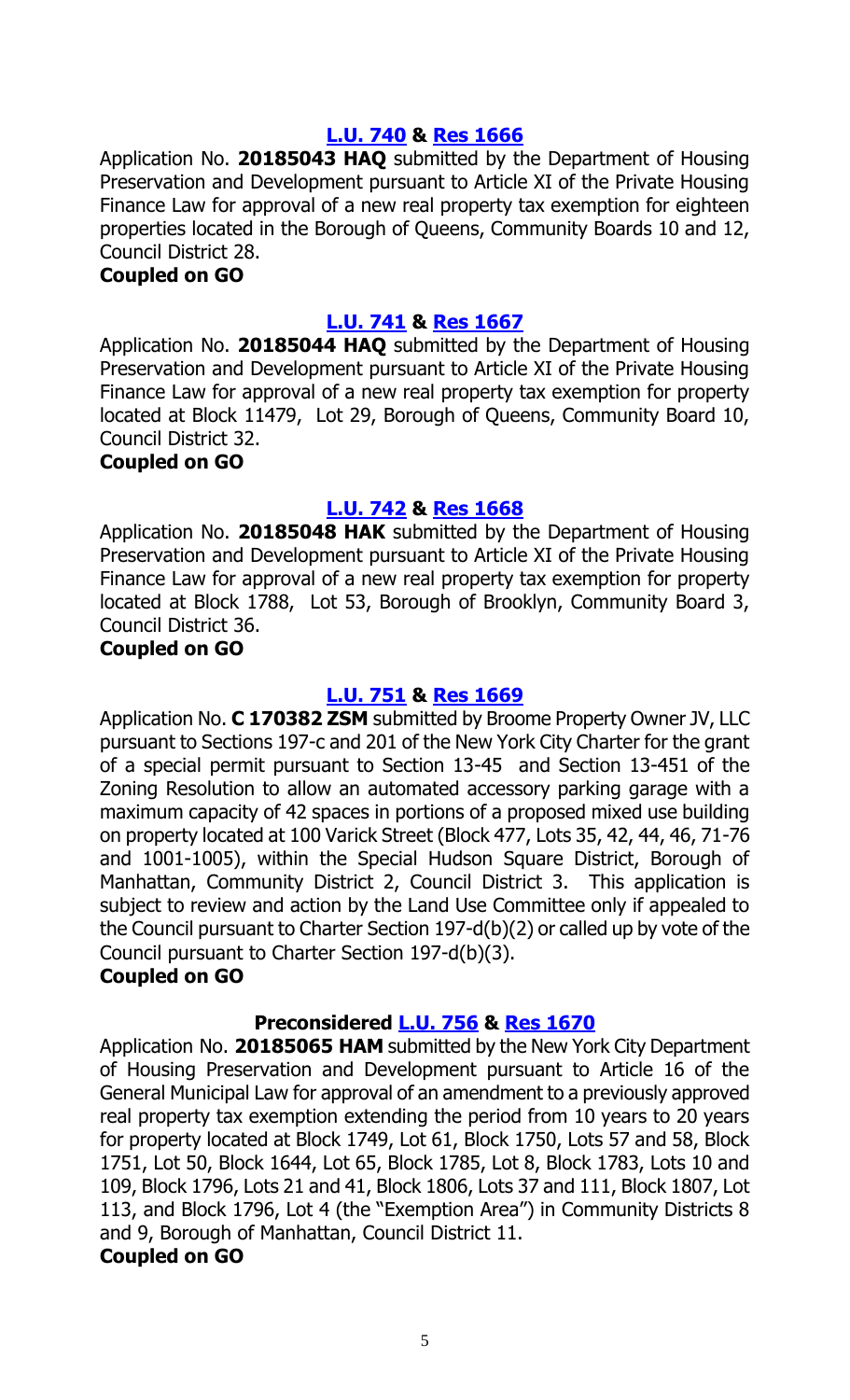# **Report of the Committee on Transportation [Int 1031-A](http://legistar.council.nyc.gov/LegislationDetail.aspx?ID=2537043&GUID=B1086845-955F-4C35-83F7-B548141C8198&Options=Advanced&Search=)**

An Amended Local Law in relation to requiring the department of transportation to conduct a study of traffic congestion due to truck deliveries during daytime hours.

# **Amended and Coupled on GO**

# **[Int 1375-A](http://legistar.council.nyc.gov/LegislationDetail.aspx?ID=2895207&GUID=6B25FAF6-69E2-4EDA-A7E6-536FBD11E18E&Options=Advanced&Search=)**

An Amended Local Law to amend the administrative code of the city of New York, in relation to requiring the department of transportation to provide notice of its approval of applications to open street segments or intersections that have been reconstructed or resurfaced within the previous five years.

### **Amended and Coupled on GO**

#### **12. GENERAL ORDER CALENDAR [L.U. 733](http://legistar.council.nyc.gov/LegislationDetail.aspx?ID=3123739&GUID=F0A67656-279F-419D-8346-FBAF3EA0FA13&Options=ID|&Search=) & Res [1671](http://legistar.council.nyc.gov/LegislationDetail.aspx?ID=3146041&GUID=1086ED3F-FA79-4D7B-9687-07A3D181F74C&Options=ID|&Search=)**

Application No. **C 170275 ZMM** submitted by the New York City Economic Development Corporation pursuant to Sections 197-c and 201 of the New York City Charter for an amendment of the Zoning Map, Section No. 6b, changing from an M1-2 District to an C6-3 District property bounded by East 127th Street, First Avenue, East 126th Street, and Second Avenue, in the Borough of Manhattan, Community District 11, Council District 8.

# **Coupled on GO**

# **[L.U. 734](http://legistar.council.nyc.gov/LegislationDetail.aspx?ID=3123740&GUID=4D624F35-2EDE-4A38-BA6D-3CBC44388AF8&Options=ID|&Search=) & Res [1672](http://legistar.council.nyc.gov/LegislationDetail.aspx?ID=3146042&GUID=D01764A9-AE99-4B28-9736-C2948AA240A1&Options=ID|&Search=)**

Application No. **N 170276 ZRM** submitted by the New York City Economic Development Corporation, pursuant to Section 201 of the New York City Charter, for an amendment of the Zoning Resolution of the City of New York, modifying Appendix F, for the purpose of establishing a Mandatory Inclusionary Housing area, in the Borough of Manhattan, Community District 11, Council District 8.

### **Coupled on GO**

# **[L.U. 735](http://legistar.council.nyc.gov/LegislationDetail.aspx?ID=3123741&GUID=1C7B61A5-F183-4D43-814A-68829D5C1A26&Options=ID|&Search=) & Res [1673](http://legistar.council.nyc.gov/LegislationDetail.aspx?ID=3146043&GUID=2241EA05-52CB-40C3-A65E-86CD1F2A1622&Options=ID|&Search=)**

Application No**. C 170093 MMM** submitted by The New York City Economic Development Corporation pursuant to Sections 197-c and 199 of the New York City Charter and Section 5-430 et seq. of the New York City Administrative Code for an amendment to the City Map involving: the elimination, discontinuance and closing of a portion of Second Avenue between East 126th Street and East 127th Street and the delineation of a sidewalk easement in the Borough of Manhattan, Community District 11, Council District 8.

# **Coupled on GO**

# **[L.U. 736](http://legistar.council.nyc.gov/LegislationDetail.aspx?ID=3123744&GUID=AC610C63-F488-4324-8A96-2D652D3714CD&Options=ID|&Search=) & Res [1674](http://legistar.council.nyc.gov/LegislationDetail.aspx?ID=3146044&GUID=3B5A59D6-9B81-4AF1-A6B6-975FABC66059&Options=ID|&Search=)**

Application No. **C170278 PPM** submitted by the Department of Citywide Administrative Services (DCAS) pursuant to Section 197-c of the New York City Charter, for the disposition of one city-owned property located at 2460 Second Avenue (Block 1803, Lot 1), pursuant to zoning, Borough of Manhattan, Community District 11, Council District 8. **Coupled on GO**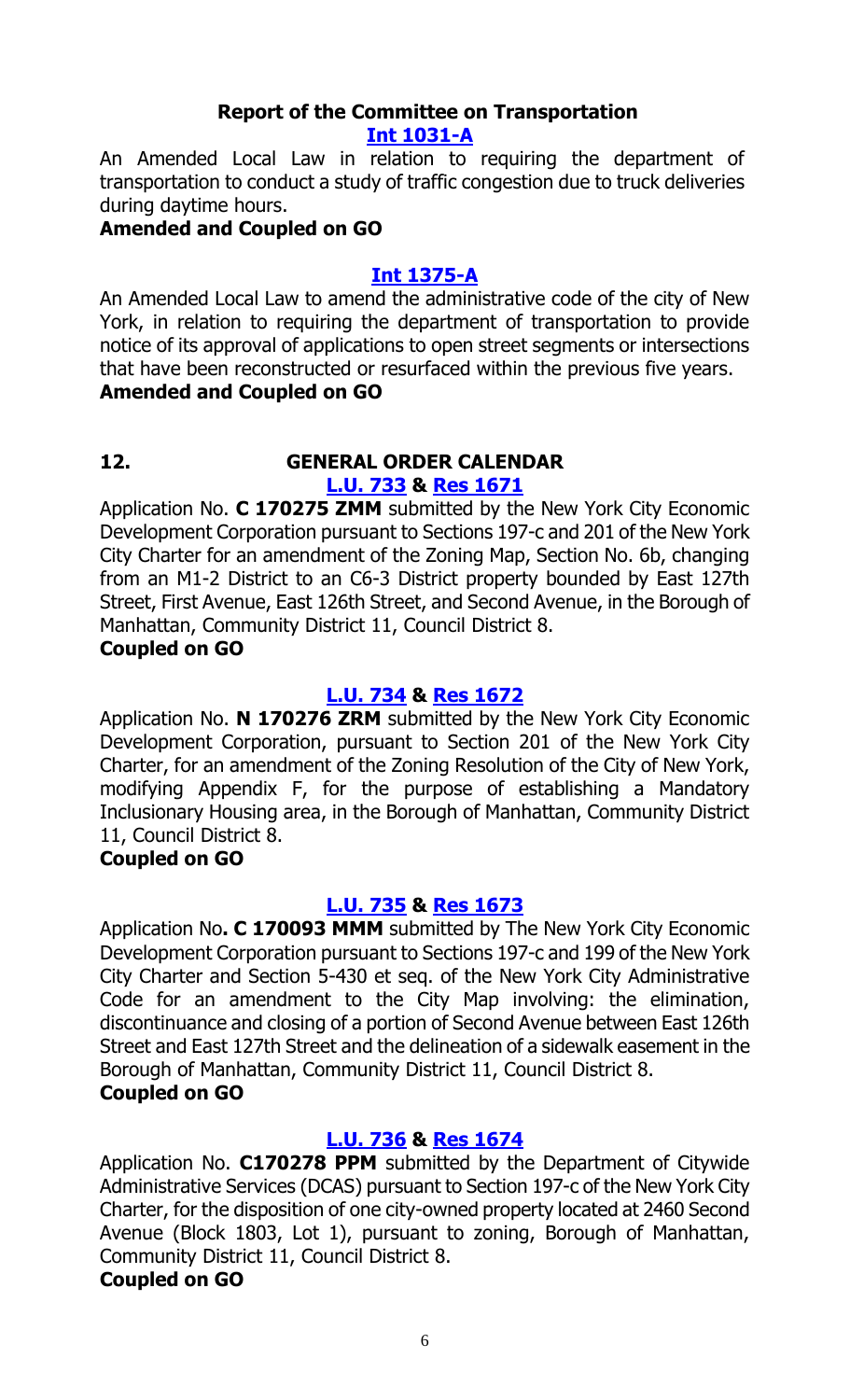#### **COUPLED ON GENERAL ORDER CALENDAR Consumer Affairs**

**[Int 1539-A](http://legistar.council.nyc.gov/LegislationDetail.aspx?ID=3008983&GUID=C3212579-670A-4B52-975B-B572DDD65D20&Options=Advanced&Search=)** - Sale and financing of used automobiles by second-hand automobile dealers.

**A and GO**

**[Int 1540-A](http://legistar.council.nyc.gov/LegislationDetail.aspx?ID=3008990&GUID=2C47856B-FAF1-468E-A45A-CA79FC432631&Options=Advanced&Search=)** - Second-hand automobile dealers to post and distribute a bill of rights to consumers.

**A and GO**

# **Contracts**

**[Int 1292-A](http://legistar.council.nyc.gov/LegislationDetail.aspx?ID=2858175&GUID=4A2B57B3-9D50-4BF7-8446-692B04334FF5&Options=Advanced&Search=)** - Acceptance of electronic vouchers. **A and GO**

#### **Finance**

**[Res 1639](http://legistar.council.nyc.gov/LegislationDetail.aspx?ID=3145154&GUID=B88F6C1B-5CB9-4662-8201-D4A98AC52F7E&Options=ID|&Search=1639)** - Increase in the annual expenditure and the setting of the date, time and place for the hearing of the local law increasing the annual expenditure for such districts.

**GO**

**Preconsidered [Res 1658](http://legistar.council.nyc.gov/LegislationDetail.aspx?ID=3145155&GUID=5031F9A8-85AD-4DFF-A40F-34355924E6DB&Options=ID|Text|&Search=)** - New designation and changes in the designation of certain organizations to receive funding in the Expense Budget.

**GO**

**Preconsidered [Res 1659](http://legistar.council.nyc.gov/LegislationDetail.aspx?ID=3163931&GUID=6FA04C24-3F90-439C-804E-7A29567A6825&Options=ID|Text|&Search=)** - Resolution approving the rescindment of a term and condition included in the Fiscal 2018 Expense Budget.

**GO**

**Preconsidered [M 548](http://legistar.council.nyc.gov/LegislationDetail.aspx?ID=3163907&GUID=E2A97312-BA53-4A59-A933-91B46BF9BD74&Options=ID|Text|&Search=) & [Res 1661](http://legistar.council.nyc.gov/LegislationDetail.aspx?ID=3164110&GUID=CB17BBC8-643F-4E5F-B233-3D7DF900F1A6&Options=ID|Text|&Search=)** - Transfer City funds between various agencies in Fiscal Year 2018 to implement changes to the City's expense budget, (MN-1). **GO**

**Preconsidered [M 549](http://legistar.council.nyc.gov/LegislationDetail.aspx?ID=3163908&GUID=483F8DC7-5ACC-4060-AFC7-773C25382E86&Options=ID|Text|&Search=) & [Res 1662](http://legistar.council.nyc.gov/LegislationDetail.aspx?ID=3164111&GUID=17DD823D-DA04-4D82-A18E-1D340F99558B&Options=ID|Text|&Search=)** - Resolution approving the modification of the Fiscal 2018 Capital Budget and Capital Program proposed by the Mayor.

### **GO**

**Preconsidered [L.U. 754](http://legistar.council.nyc.gov/LegislationDetail.aspx?ID=3157809&GUID=71371A22-F5E8-48E6-ACE5-54553C1161C1&Options=ID|Text|&Search=0754) & [Res 1663](http://legistar.council.nyc.gov/LegislationDetail.aspx?ID=3164109&GUID=D92105D4-F057-4F46-B29E-2FE630AFA160&Options=ID|Text|&Search=)** - Noonan Plaza, Block 2518, Lot 1; Bronx, Community Board No. 4, Council District No. 16. **GO**

### **Health**

**[Int 139-C](http://legistar.council.nyc.gov/LegislationDetail.aspx?ID=1681027&GUID=CA7FCECC-AD77-46A5-84BE-FB1E16818D64&Options=Advanced&Search=)** - Non-tobacco smoking products, and to amend the fire code of the city of New York, and the New York city mechanical code, in relation to the operation of non-tobacco hookah establishments.

### **A and GO**

**[Int 1075-A](http://legistar.council.nyc.gov/LegislationDetail.aspx?ID=2564373&GUID=790B4883-800D-4CE5-8C39-C8FDDE07E300&Options=Advanced&Search=) -** Signage warning of the health risks associated with smoking shisha. **A and GO**

**[Int 1076-A](http://legistar.council.nyc.gov/LegislationDetail.aspx?ID=2564372&GUID=C2A12981-0597-4C17-9B1F-9E3F2EF0EB6F&Options=Advanced&Search=)** - Prohibiting the sale of non-tobacco smoking products to minors and young adults, and to repeal subdivision f of section 17-713 and section 17-714. **A and GO**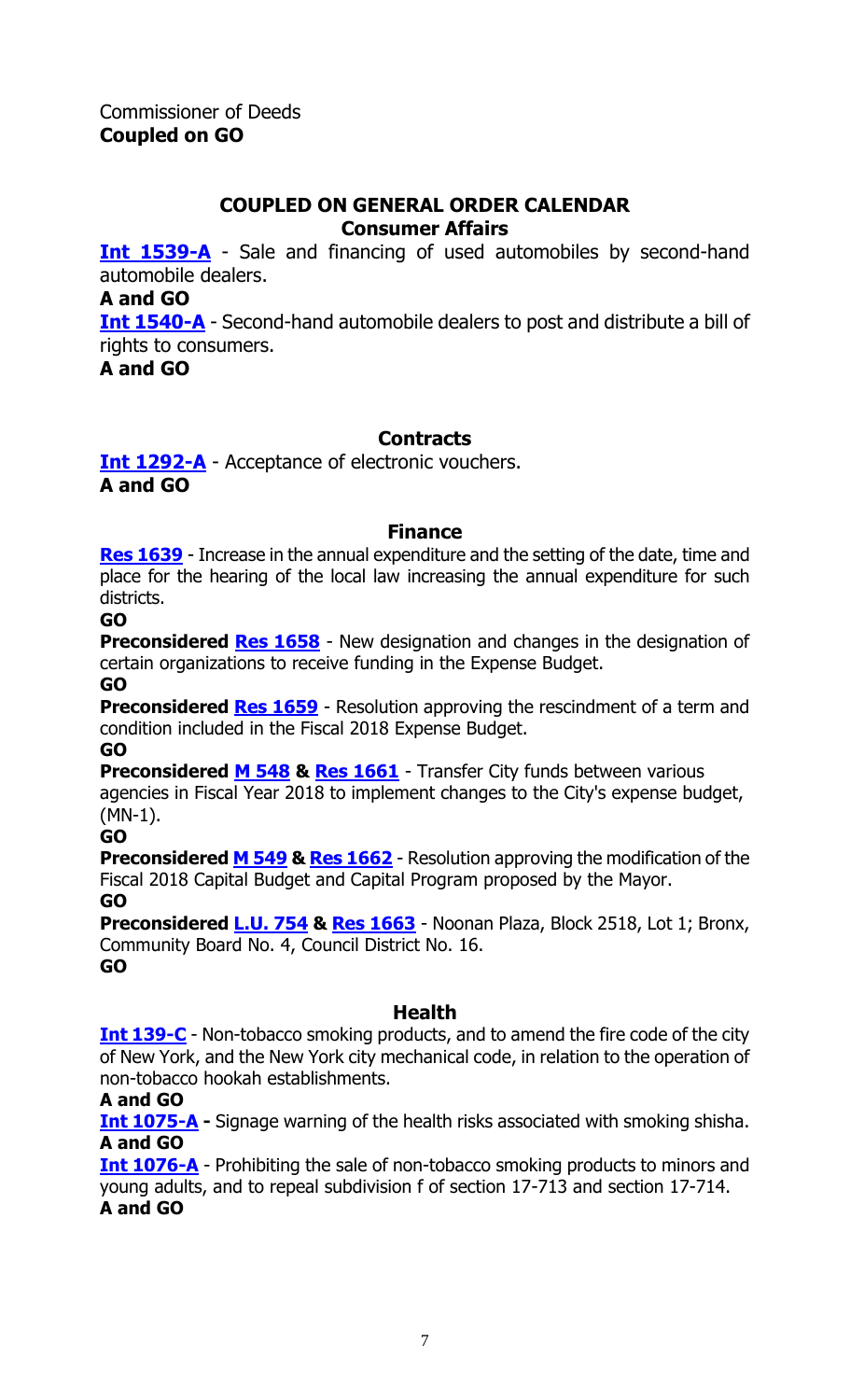# **Housing and Buildings**

**[Int 934-A](http://legistar.council.nyc.gov/LegislationDetail.aspx?ID=2473914&GUID=FCC8DE15-1365-40A5-B8AE-E4E9013A72B9&Options=Advanced&Search=)** - Creation of a real time enforcement unit in the department of buildings.

**A and GO**

**[Int 1359-A](http://legistar.council.nyc.gov/LegislationDetail.aspx?ID=2884342&GUID=980FD4A4-1283-4809-90A7-B079D26E0516&Options=Advanced&Search=)** - Auditing buildings for compliance with the affordability requirements of the 421-a tax exemption program.

**A and GO**

**[Int 1366-A](http://legistar.council.nyc.gov/LegislationDetail.aspx?ID=2884341&GUID=8ADAD6DB-AE5B-4D7D-9AAB-61D108D968FC&Options=Advanced&Search=)** - Auditing buildings for compliance with the rent registration requirements of the 421-a tax exemption program.

**A and GO**

**[Int 1447-C](http://legistar.council.nyc.gov/LegislationDetail.aspx?ID=2939936&GUID=158EF0D3-4D99-4A33-8B16-55A67B1EDA18&Options=Advanced&Search=)** - Construction site safety training and repealing section 3310.10.2 of the New York city building code.

**A and GO**

#### **Land Use**

**[L.U. 738](http://legistar.council.nyc.gov/LegislationDetail.aspx?ID=3123743&GUID=E1AAB159-356C-4F3E-B34B-B9EE188F7389&Options=ID|&Search=) & Res [1664](http://legistar.council.nyc.gov/LegislationDetail.aspx?ID=3163357&GUID=28676218-35AB-4473-B847-5DB36AFFC7D4&Options=ID|&Search=)** - App. **20185040 HAK** Brooklyn, Community Board 14, Council District 40.

**GO**

**[L.U. 739](http://legistar.council.nyc.gov/LegislationDetail.aspx?ID=3123749&GUID=4B17A616-85DB-411E-94DA-792F33E924F0&Options=ID|&Search=) & Res [1665](http://legistar.council.nyc.gov/LegislationDetail.aspx?ID=3163358&GUID=C70BDEBD-7E12-4D90-AAF2-0B5ADF7A19FA&Options=ID|&Search=)** - App. **20185042 HAQ** Queens, Community Districts 12 and 13, Council District 27.

**GO**

**[L.U. 740](http://legistar.council.nyc.gov/LegislationDetail.aspx?ID=3123750&GUID=5E58F29F-CEEB-49B7-BA8F-F9DCACB4734C&Options=ID|&Search=) & Res [1666](http://legistar.council.nyc.gov/LegislationDetail.aspx?ID=3163387&GUID=F6C1D799-C0A6-496E-A3B8-3896F11B9490&Options=ID|&Search=)** - App. **20185043 HAQ** Queens, Community Boards 10 and 12, Council District 28.

**GO**

**[L.U. 741](http://legistar.council.nyc.gov/LegislationDetail.aspx?ID=3123751&GUID=6C7B7445-4CAD-41F8-BB2B-DD63160B8B7D&Options=ID|&Search=) & Res [1667](http://legistar.council.nyc.gov/LegislationDetail.aspx?ID=3163388&GUID=CD0A25D1-B9DA-4575-BA28-0228391051E8&Options=ID|&Search=)** - App. **20185044 HAQ** Queens, Community Board 10, Council District 32.

**GO**

**[L.U. 742](http://legistar.council.nyc.gov/LegislationDetail.aspx?ID=3123752&GUID=ECFD91C6-0FB8-4BEE-946A-26A6995ED7B0&Options=ID|&Search=) & Res [1668](http://legistar.council.nyc.gov/LegislationDetail.aspx?ID=3163389&GUID=73567238-3097-44CD-86B3-2F5651AC0B05&Options=ID|&Search=)** - App. **20185048 HAK** Brooklyn, Community Board 3, Council District 36.

**GO**

**[L.U. 751](http://legistar.council.nyc.gov/LegislationDetail.aspx?ID=3147860&GUID=F5E79DFB-4EFC-4661-B25D-882AF118427A&Options=ID|&Search=) & Res [1669](http://legistar.council.nyc.gov/LegislationDetail.aspx?ID=3163356&GUID=D02EBDEC-5499-4D7C-B77B-430573BFFAAD&Options=ID|&Search=)** - App. **C 170382 ZSM** Manhattan, Community District 2, Council District 3.

**GO**

**Preconsidered [L.U.](http://legistar.council.nyc.gov/LegislationDetail.aspx?ID=3159157&GUID=0DCA3DF6-CE02-44D1-BDB8-C178953DC0DD&Options=ID|&Search=) 756 & [Res 1670](http://legistar.council.nyc.gov/LegislationDetail.aspx?ID=3163390&GUID=92459B5B-9B5D-4C99-A939-71A4EF11EBF7&Options=ID|&Search=)** - App. **20185065 HAM** Manhattan, Council District 11.

**GO**

### **Transportation**

**[Int 1031-A](http://legistar.council.nyc.gov/LegislationDetail.aspx?ID=2537043&GUID=B1086845-955F-4C35-83F7-B548141C8198&Options=Advanced&Search=)** - Department of transportation to conduct a study of traffic congestion due to truck deliveries during daytime hours.

**A and GO**

**[Int 1375-A](http://legistar.council.nyc.gov/LegislationDetail.aspx?ID=2895207&GUID=6B25FAF6-69E2-4EDA-A7E6-536FBD11E18E&Options=Advanced&Search=)** - Department of transportation to provide notice of its approval of applications to open street segments or intersections that have been reconstructed or resurfaced within the previous five years.

**A and GO**

# **GENERAL ORDER CALENDAR**

**[L.U. 733](http://legistar.council.nyc.gov/LegislationDetail.aspx?ID=3123739&GUID=F0A67656-279F-419D-8346-FBAF3EA0FA13&Options=ID|&Search=) & [Res 1671](http://legistar.council.nyc.gov/LegislationDetail.aspx?ID=3146041&GUID=1086ED3F-FA79-4D7B-9687-07A3D181F74C&Options=ID|&Search=)** - App. **C 170275 ZMM** Manhattan, Community District 11, Council District 8.

**GO [L.U. 734](http://legistar.council.nyc.gov/LegislationDetail.aspx?ID=3123740&GUID=4D624F35-2EDE-4A38-BA6D-3CBC44388AF8&Options=ID|&Search=) & [Res 1672](http://legistar.council.nyc.gov/LegislationDetail.aspx?ID=3146042&GUID=D01764A9-AE99-4B28-9736-C2948AA240A1&Options=ID|&Search=)** - App. **N 170276 ZRM** Manhattan, Community District 11, Council District 8.

**GO**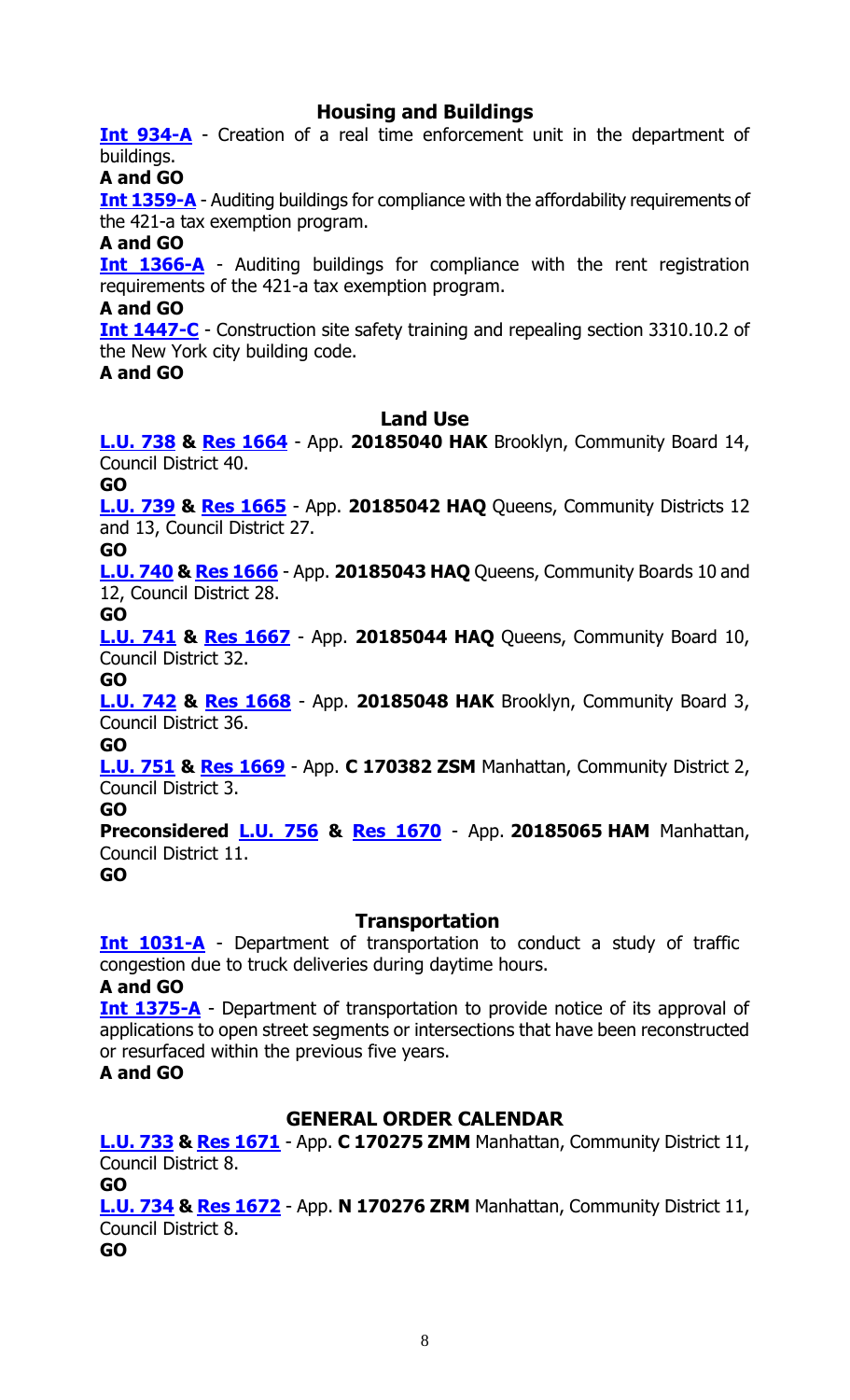**[L.U. 735](http://legistar.council.nyc.gov/LegislationDetail.aspx?ID=3123741&GUID=1C7B61A5-F183-4D43-814A-68829D5C1A26&Options=ID|&Search=) & [Res 1673](http://legistar.council.nyc.gov/LegislationDetail.aspx?ID=3146043&GUID=2241EA05-52CB-40C3-A65E-86CD1F2A1622&Options=ID|&Search=)** - App**. C 170093 MMM** Manhattan, Community District 11, Council District 8. **GO [L.U. 736](http://legistar.council.nyc.gov/LegislationDetail.aspx?ID=3123744&GUID=AC610C63-F488-4324-8A96-2D652D3714CD&Options=ID|&Search=) & Res [1674](http://legistar.council.nyc.gov/LegislationDetail.aspx?ID=3146044&GUID=3B5A59D6-9B81-4AF1-A6B6-975FABC66059&Options=ID|&Search=)** - App. **C170278 PPM** Manhattan, Community District 11, Council District 8. **GO**

Commissioner of Deeds **GO**

# **Roll Call**

| 13. | <b>INTRODUCTION &amp; READING OF BILLS</b><br>See Attached |
|-----|------------------------------------------------------------|
| 14. | <b>DISCUSSION OF RESOLUTIONS</b>                           |
| 15. | <b>RESOLUTIONS</b><br><b>None</b>                          |
| 16. | <b>GENERAL DISCUSSION</b>                                  |
| 17. | <b>EXTENSION OF REMARKS</b>                                |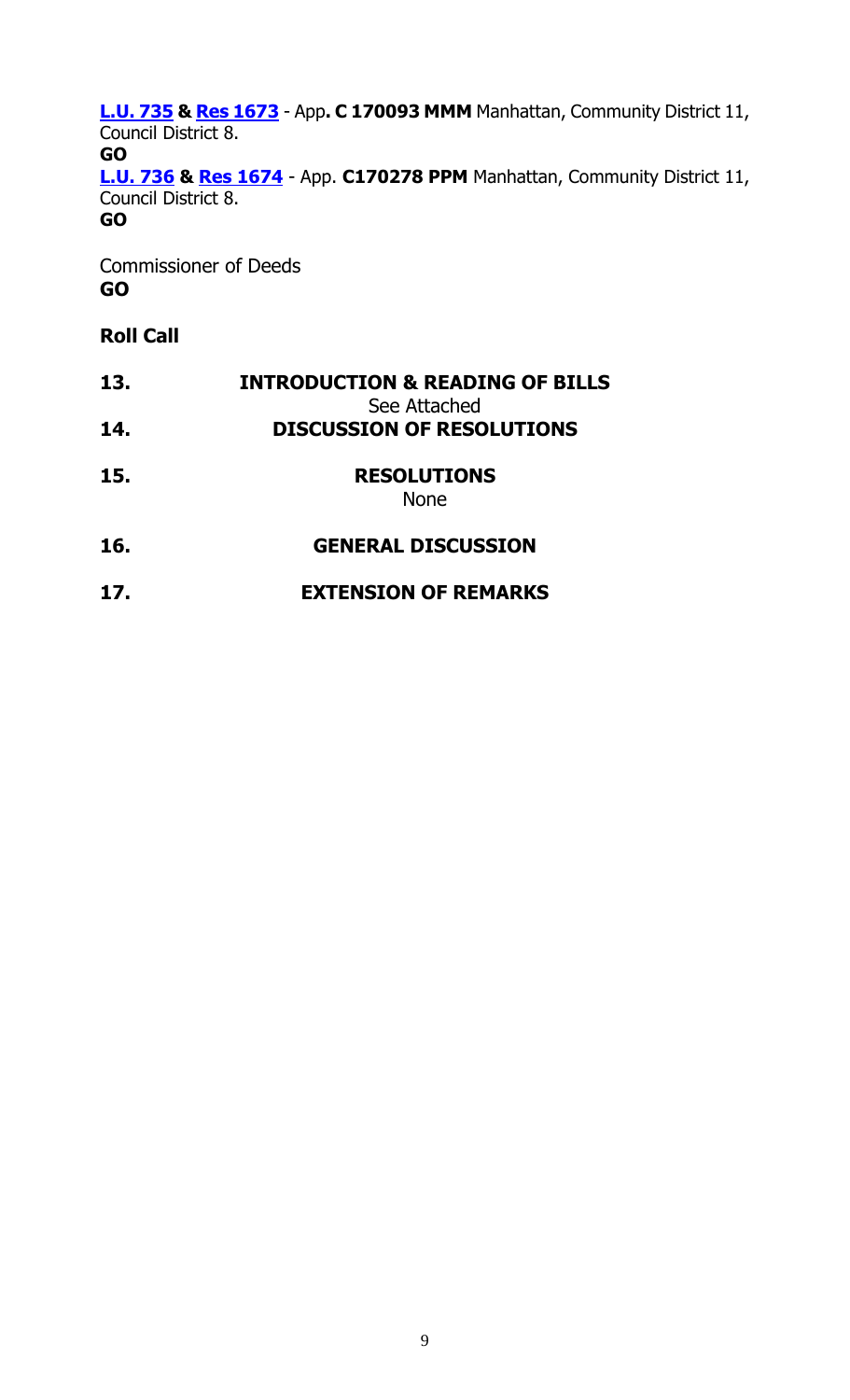# **INTRODUCTION AND READING OF BILLS**

### **[Int 1708](http://legistar.council.nyc.gov/LegislationDetail.aspx?ID=3163958&GUID=4ABF2054-3FC4-4389-A7F4-AFA6CC967D51&Options=ID|&Search=)**

By Council Members Constantinides, Johnson and Rosenthal:

A Local Law to amend the administrative code of the city of New York, in relation to the provision of nebulizers in schools.

# **Health**

# **[Int 1709](http://legistar.council.nyc.gov/LegislationDetail.aspx?ID=3163957&GUID=AB976343-F896-4A7B-8BE9-519A57160FF9&Options=ID|&Search=)**

By Council Members Constantinides, Johnson and Rosenthal:

A Local Law to amend the administrative code of the city of New York, in relation to reporting on the prevalence of asthma and associated hospitalizations in the city.

# **Health**

# **[Int 1710](http://legistar.council.nyc.gov/LegislationDetail.aspx?ID=3163959&GUID=73B4E03D-6412-4DA9-8EB5-87842ADD5D7F&Options=ID|&Search=)**

By Council Member Dromm:

A Local Law to amend the administrative code of the city of New York, in relation to backup of electronic information stored by city agencies.

# **Technology**

# **Preconsidered [Res 1658](http://legistar.council.nyc.gov/LegislationDetail.aspx?ID=3145155&GUID=5031F9A8-85AD-4DFF-A40F-34355924E6DB&Options=ID|&Search=)**

By Council Member Ferreras-Copeland:

Resolution approving the new designation and changes in the designation of certain organizations to receive funding in the Expense Budget. **Finance**

# **Preconsidered [Res 1659](http://legistar.council.nyc.gov/LegislationDetail.aspx?ID=3163931&GUID=6FA04C24-3F90-439C-804E-7A29567A6825&Options=ID|&Search=)**

By Council Member Ferreras-Copeland:

Resolution approving the rescindment of a term and condition included in the Fiscal 2018 Expense Budget

# **Finance**

# **[Res 1660](http://legistar.council.nyc.gov/LegislationDetail.aspx?ID=3163964&GUID=3B55F6D6-AE06-4653-9E34-E5C7AFEA9EB3&Options=ID%7cText%7c&Search=)**

By Council Member Gibson:

Resolution urging the Governor to sign into law A5667A/S4769A, in relation to gravity knives.

# **State and Federal Legislation**

# **[Int 1711](http://legistar.council.nyc.gov/LegislationDetail.aspx?ID=3163953&GUID=59554789-AAE6-42C4-AD67-ECD3136FEAE8&Options=ID|&Search=)**

By Council Member Kallos:

A Local Law to amend the New York city charter, in relation to childcare services at public meetings.

# **General Welfare**

# **[Int 1712](http://legistar.council.nyc.gov/LegislationDetail.aspx?ID=3163950&GUID=58B43AC5-62EC-4217-A936-EF25A5087885&Options=ID|&Search=)**

By Council Member Lancman:

A Local Law to amend the administrative code of the city of New York, in relation to requiring the mayor's office of criminal justice to report on the disposition of criminal cases.

### **Public Safety**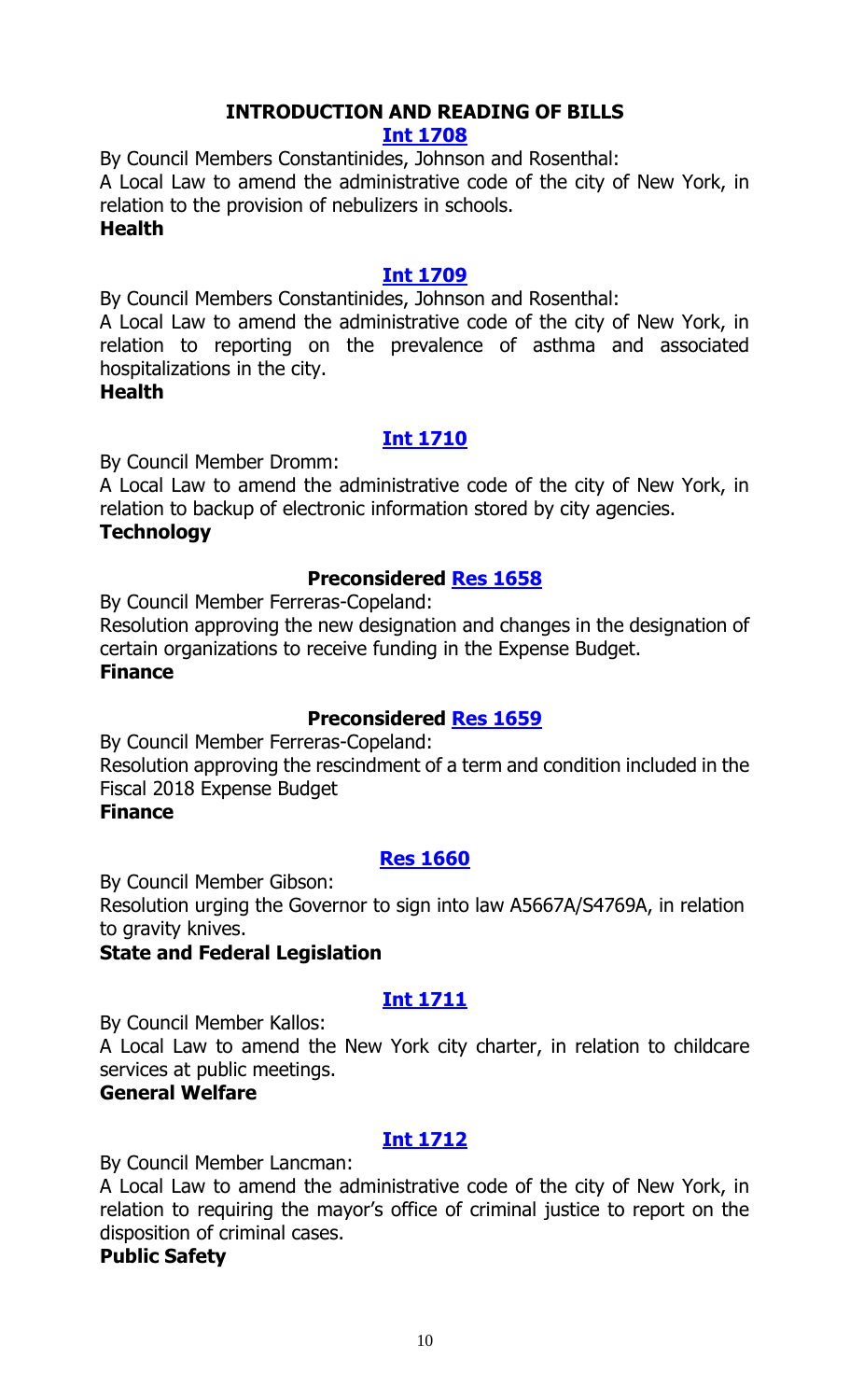# **[Int 1713](http://legistar.council.nyc.gov/LegislationDetail.aspx?ID=3163956&GUID=D75C1780-A525-4733-8C17-6D1E9D27E10B&Options=ID|&Search=)**

By Council Member Lander:

A Local Law to amend the New York city charter, in relation to establishing the office of civic engagement.

## **Governmental Operations**

# **[Int 1714](http://legistar.council.nyc.gov/LegislationDetail.aspx?ID=3163952&GUID=3834790C-1BE7-4FCC-AAB4-FB33E779ADC7&Options=ID|&Search=)**

By Council Member Levin:

A Local Law to amend the administrative code of the city of New York, in relation to an educational continuity unit.

## **General Welfare**

# **[Int 1715](http://legistar.council.nyc.gov/LegislationDetail.aspx?ID=3163962&GUID=4F47D577-C6DC-40E6-B6B3-C5FC8101DAA8&Options=ID|&Search=)**

By Council Member Richards:

A Local Law to amend the administrative code of the city of New York, in relation to a solar power pilot program.

# **Environmental Protection**

# **Int [1716](http://legistar.council.nyc.gov/LegislationDetail.aspx?ID=3163961&GUID=55D53D47-51D5-4D17-BD71-545257ECEF1E&Options=ID|&Search=)**

By Council Members Richards and Espinal:

A Local Law to amend the New York city building code, in relation to requiring that the roofs of certain new buildings be partially covered in plants or solar panels.

# **Housing and Buildings**

# **[Int 1717](http://legistar.council.nyc.gov/LegislationDetail.aspx?ID=3163955&GUID=4C2E0111-6AE0-4705-BC35-11B91158BA0B&Options=ID|&Search=)**

By Council Member Salamanca:

A Local Law to amend the New York city charter, in relation to requiring attendance records of city agencies be kept at borough board meetings and community board meetings.

### **Governmental Operations**

# **[Int 1718](http://legistar.council.nyc.gov/LegislationDetail.aspx?ID=3163954&GUID=C48E0774-4483-48A1-898F-C87F98676498&Options=ID|&Search=)**

By Council Member Salamanca:

A Local Law to amend the administrative code of the city of New York, in relation to authorizing the landmarks preservation commission to administer a historic preservation grant program.

#### **Land Use**

# **[Int 1719](http://legistar.council.nyc.gov/LegislationDetail.aspx?ID=3163951&GUID=6D264D37-6582-4D7C-BF80-124FFC948B93&Options=ID|&Search=)**

By Council Member Salamanca:

A Local Law to amend the administrative code of the city of New York, in relation to parking signs near stadiums and arenas.

### **Transportation**

# **[Int 1720](http://legistar.council.nyc.gov/LegislationDetail.aspx?ID=3163963&GUID=E67E93F0-B9A4-477C-A18A-56E4D86891D4&Options=ID|&Search=)**

By Council Member Treyger:

A Local Law in relation to the creation of a Hurricane Sandy recovery task force.

### **Recovery and Resiliency**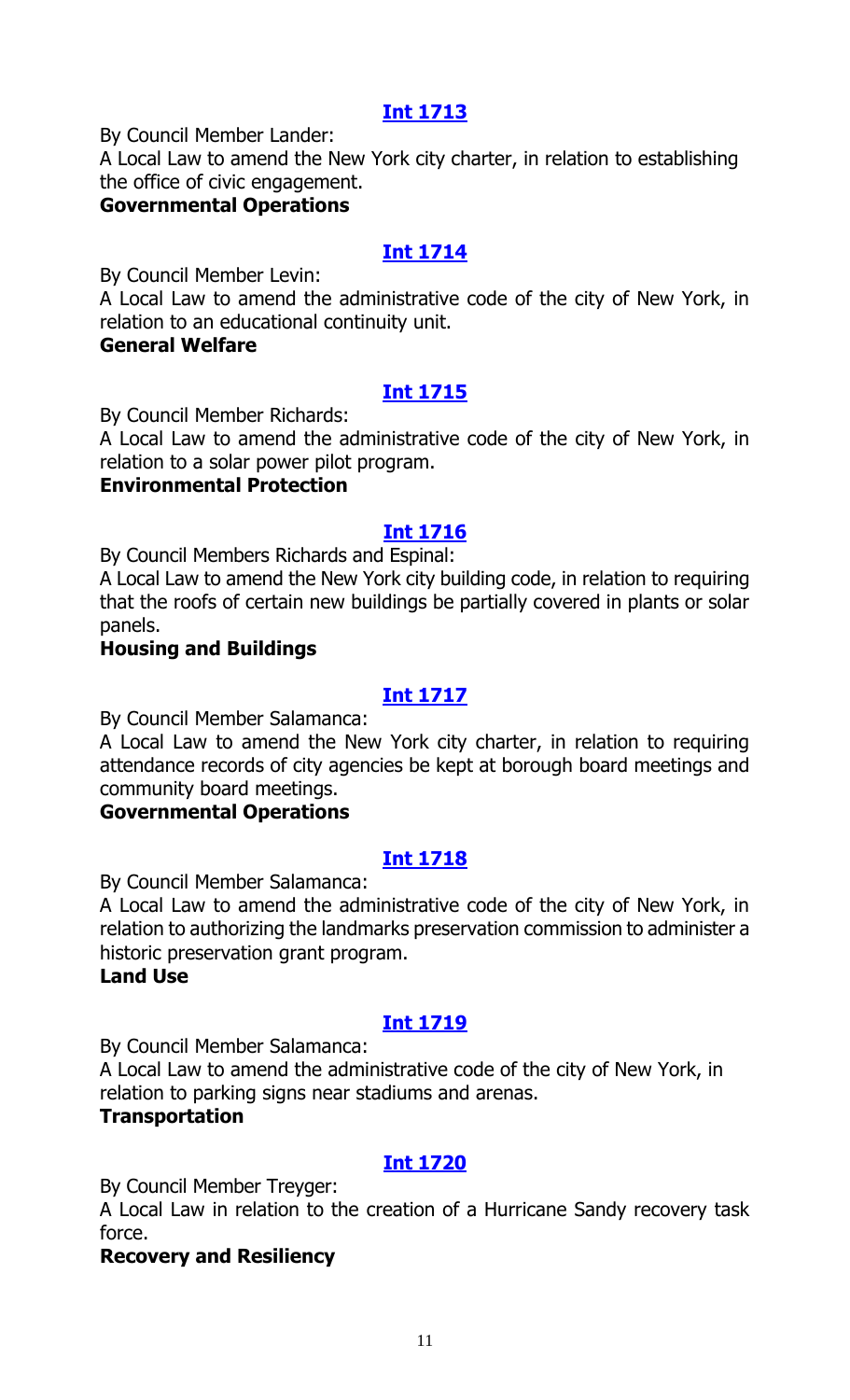# **[Int 1721](http://legistar.council.nyc.gov/LegislationDetail.aspx?ID=3163960&GUID=7C30F5B0-1775-4BF1-B78F-716F8A640A07&Options=ID|&Search=)**

By Council Members Williams and Lander:

A Local Law to amend the administrative code of the city of New York, in relation to amending the definition of harassment.

# **Housing and Buildings**

# **Preconsidered [L.U. 754](http://legistar.council.nyc.gov/LegislationDetail.aspx?ID=3157809&GUID=71371A22-F5E8-48E6-ACE5-54553C1161C1&Options=ID|&Search=)**

By Council Member Ferreras-Copeland: Noonan Plaza, Block 2518, Lot 1; Bronx, Community Board No. 4, Council District No. 16.

#### **Finance**

# **Preconsidered [L.U. 755](http://legistar.council.nyc.gov/LegislationDetail.aspx?ID=3157810&GUID=E8276D9D-2553-4EE3-84BB-D4B22C651C58&Options=ID|&Search=)**

By Council Member Ferreras-Copeland:

Seagirt Apartments, Block 15610, Lot 1; Queens, Community District No. 14, Council District No. 31.

### **Finance**

# **Preconsidered [L.U. 756](http://legistar.council.nyc.gov/LegislationDetail.aspx?ID=3159157&GUID=0DCA3DF6-CE02-44D1-BDB8-C178953DC0DD&Options=ID|&Search=)**

By Council Member Greenfield:

Application No. **20185065 HAM** submitted by the New York City Department of Housing Preservation and Development pursuant to Article 16 of the General Municipal Law for approval of an amendment to a previously approved real property tax exemption extending the period from 10 years to 20 years for property located at Block 1749, Lot 61, Block 1750, Lots 57 and 58, Block 1751, Lot 50, Block 1644, Lot 65, Block 1785, Lot 8, Block 1783, Lots 10 and 109, Block 1796, Lots 21 and 41, Block 1806, Lots 37 and 111, Block 1807, Lot 113, and Block 1796, Lot 4 (the "Exemption Area") in Community Districts 8 and 9, Borough of Manhattan, Council District 11.

# **Planning, Dispositions & Concessions**

# **Preconsidered [L.U. 757](http://legistar.council.nyc.gov/LegislationDetail.aspx?ID=3159142&GUID=FD3E53FF-5E0D-41CC-B5A0-9DDEB9E26F9C&Options=ID|&Search=)**

By Council Member Greenfield:

Application No. **C 170180(A) ZMQ** submitted by Stemmax Realty Inc. pursuant to Sections 197-c and 201 of the New York City Charter for an amendment of the Zoning Map, Section No. 10a, changing from an M1-1 District to an R7A District, Borough of Queens, Community District 7, Council District 20.

# **Zoning & Franchises**

# **Preconsidered [L.U. 758](http://legistar.council.nyc.gov/LegislationDetail.aspx?ID=3159143&GUID=51A1A49F-0706-4EBA-91DC-F23DECDA9AAB&Options=ID|&Search=)**

By Council Member Greenfield:

Application No. **N 170181 ZRQ** submitted by Stemmax Realty Inc. pursuant to Section 201 of the New York City Charter, for an amendment of the Zoning Resolution of the City of New York, modifying Appendix F for the purpose of establishing a Mandatory Inclusionary Housing area, Borough of Queens, Community District 7, Council District 20.

# **Zoning & Franchises**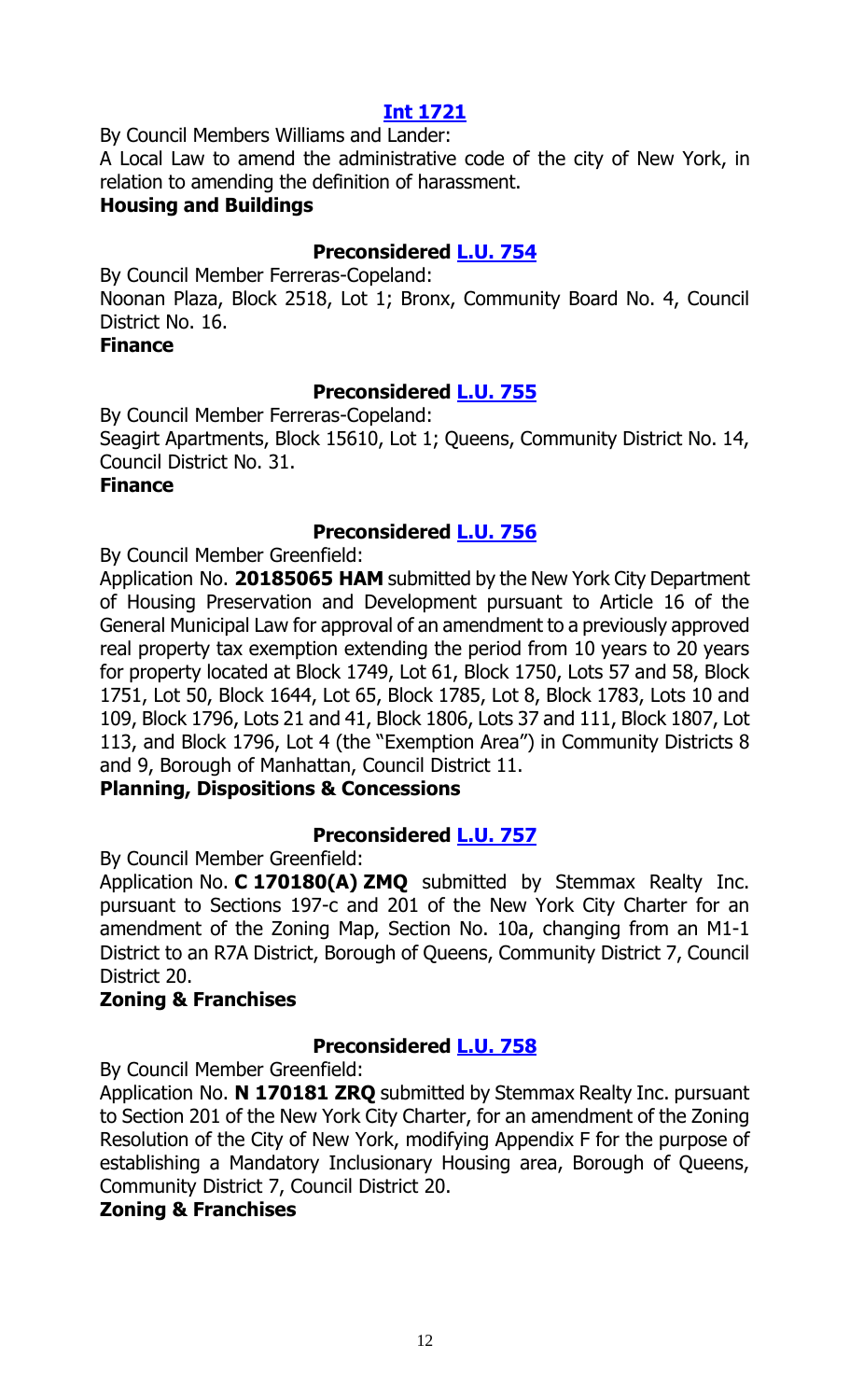# **[L.U. 759](http://legistar.council.nyc.gov/LegislationDetail.aspx?ID=3162806&GUID=058160BC-3DBB-4991-AA61-1F72CFFFB7E8&Options=ID|&Search=)**

By Council Member Greenfield:

Application No. **C 160174 ZSR** submitted by Josif A LLC pursuant to Sections 197-c and 201 of the New York City Charter for the grant of a special permit pursuant to Section 74-922 of the Zoning Resolution to allow large retail establishments (Use Group 6 and/or 10A uses) greater than 10,000 square feet within a proposed multi-building commercial development on property located at 534 South Avenue (Block 1707, Lots 1 and 5), in an M1-1 District, Borough of Staten Island, Community District 1.Council District 49. This application is subject to review and action by the Land Use Committee only if appealed to the Council pursuant to Charter Section 197-d(b)(2) or called up by vote of the Council pursuant to Charter Section 197-d(b)(3).

### **Zoning & Franchises**

# **[L.U. 760](http://legistar.council.nyc.gov/LegislationDetail.aspx?ID=3162807&GUID=8B807874-6E2B-4A50-B1F0-F45755D85B1A&Options=ID|&Search=)**

By Council Member Greenfield:

Application No. **C 150359 MMR** submitted by Josif A LLC, pursuant to Sections 197-c and 199 of the New York City Charter and Section 5-430 et seq. of the New York City Administrative Code for an amendment to the City Map including authorization for any acquisition or disposition of real property related thereto, Borough of Staten Island, Community District 1, Council District 49. This application is subject to review and action by the Land Use Committee only if appealed to the Council pursuant to Charter Section 197 d(b)(2) or called up by vote of the Council pursuant to Charter Section 197  $d(b)(3)$ .

# **Zoning & Franchises**

# **[L.U. 761](http://legistar.council.nyc.gov/LegislationDetail.aspx?ID=3162808&GUID=E511B7C5-B1D0-4907-9ECE-16DF80EEDC0F&Options=ID|&Search=)**

By Council Member Greenfield:

Application No. **C 150278 ZMK** submitted by Harrison Realty LLC pursuant to Sections 197-c and 201 of the New York City Charter for an amendment of the Zoning Map, Section No. 13b, changing from an M3-1 District to R7A/C2-4, R7D/C2-4, and R8A/C2-4 Districts property located in the vicinity of Flushing Avenue and Union Avenue, Borough of Brooklyn, Community District 1, Council District 33.

### **Zoning & Franchises**

# **[L.U. 762](http://legistar.council.nyc.gov/LegislationDetail.aspx?ID=3162809&GUID=3733A009-3736-47BC-A40B-230BB3A5E364&Options=ID|&Search=)**

By Council Member Greenfield:

Application No. **N 150277 ZRK** submitted by Harrison Realty LLC pursuant to Section 201 of the New York City Charter, for an amendment of the Zoning Resolution of the City of New York, modifying Appendix F for the purpose of establishing a Mandatory Inclusionary Housing area, Borough of Brooklyn, Community District 1, Council District 33.

### **Zoning & Franchises**